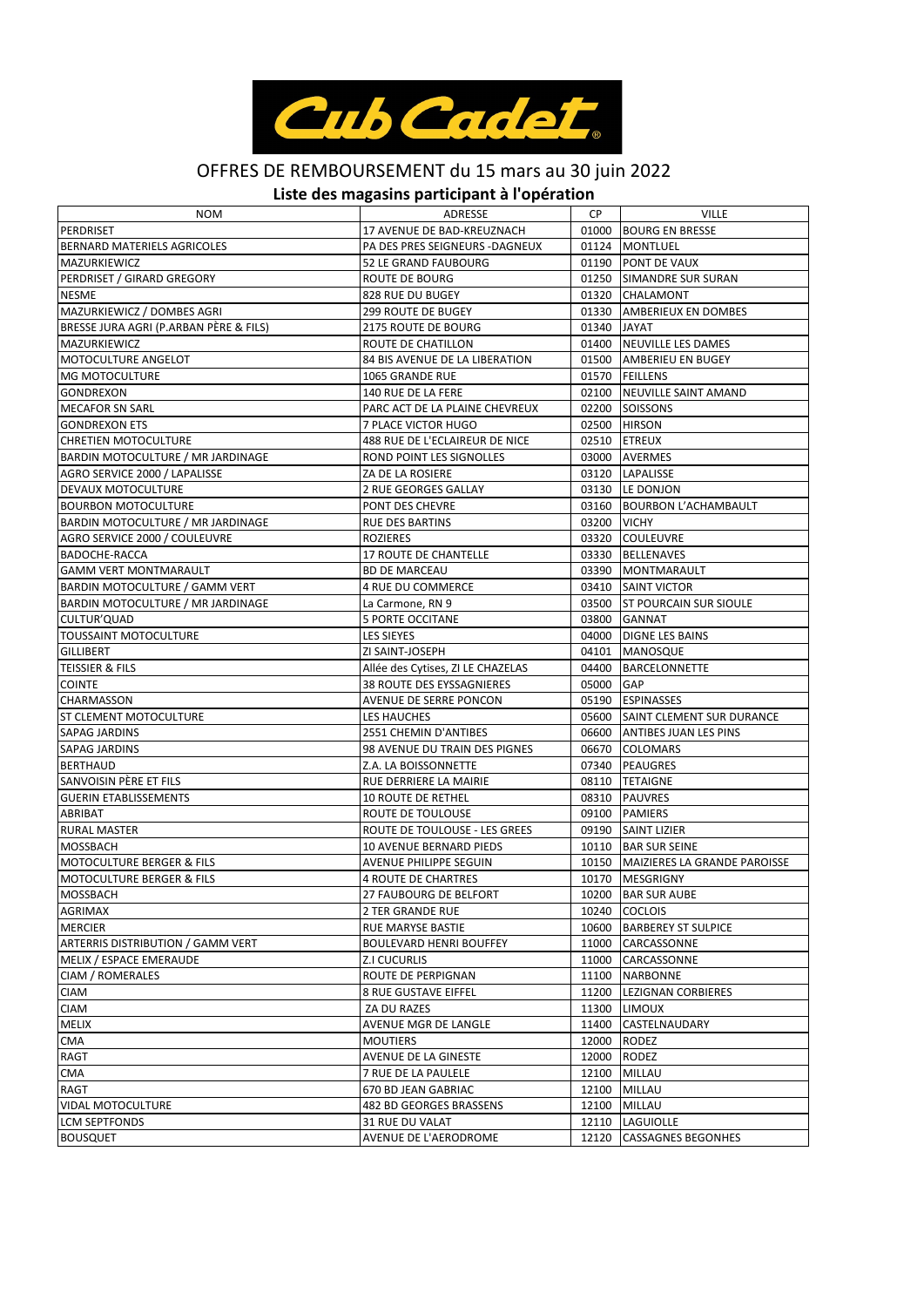| <b>RAGT</b>                         | <b>AVENUE PASTEUR</b>         |             | 12150 SEVERAC D'AVEYRON          |
|-------------------------------------|-------------------------------|-------------|----------------------------------|
| RAGT                                | <b>AVENUE DE TOULOUSE</b>     |             | 12160 BARAQUEVILLE               |
| <b>SEGALA ALIMENTS</b>              | ZA DE MARENGO                 |             | 12160 BARAQUEVILLE               |
| RAGT                                | ROUTE D'ALBI                  |             | 12170 REQUISTA                   |
| GRIMAL                              | RELAIS DE LA CLOZE            |             | 12170 SAINT JEAN DELNOUS         |
| <b>RURAL MASTER</b>                 | ROUTE DE MONTAUBAN            |             | 12200 VILLEFRANCHE DE ROUERGUE   |
| RAGT                                | 104 ROUTE DE MONTAUBAN        |             | 12200 VILLEFRANCE DE ROUERGUE    |
| RAGT                                | ZA DU FARGAL                  |             | 12220 MONTBAZENS                 |
| <b>MARTY ALAIN</b>                  | LE BOURG                      |             | 12220 ROUSENAC                   |
| STEPH MOTO                          | 782 ROUTE DE RODEZ            |             | 12230 BOZOULS                    |
| <b>RAGT</b>                         | ZI DU CAMP GRAND              |             | 12240 RIEUPEYROUX                |
| CAYSSIAL MOTOCULTURE                | LE FOUILLADE                  |             | 12270 LA FOUILLADE               |
| RAGT                                | AVENUE DU 10 AOUT             |             | 12300 DECAZEVILLE                |
| RAGT                                | 4 AVENUE JOSEPH LAUTARD       |             | 12310 LAISSAC-SEVERAC            |
|                                     |                               |             | 12310 LAISSAC                    |
| LAISSAC MOTOCULTURE                 | <b>IMPASSE DES COMBES</b>     |             |                                  |
| <b>RAGT</b>                         | LES PRADADES                  |             | 12330 SALLES LA SOURCE           |
| MOTOCULTURE SAINT CHRISTOPHE        | LIEU DIT LA BORY              |             | 12330 SAINT CHRISTOPHE VALLON    |
| <b>CMA</b>                          | <b>2 RUE DES LAURIERS</b>     |             | 12400 SAINT AFFRIQUE             |
| RAGT                                | LE VERN                       |             | 12400 SAINT AFFRIQUE             |
| SAUCA MOTOCULTURE                   | 18 AVENUE JULES BOURGOUGNON   |             | 12400 SAINT AFFRIQUE             |
| RAGT                                | ROUTE DE MILLAU               |             | 12410 SALLES CURAN               |
| RAGT                                | AVENUE DE RODEZ               | 12450 LUC   |                                  |
| <b>RAGT</b>                         | AVENUE D'ESTAING              |             | 12500 ESPALION                   |
| ROMIEU CHRISTOPHE                   | <b>13 PLACE FRONTIN</b>       |             | 12500 ESPALION                   |
| RAGT                                | CANCELADE                     |             | 12600 TAUSSAC                    |
| <b>BVM MOTOCULTURE</b>              | SAINT MICHEL CD 10            | 13111       | <b>COUDOUX</b>                   |
| TONDOLAND                           | CHEMIN du BARRET              |             | 13160 CHATEAURENARD              |
| SG2                                 | 8 RUE STENDHAL                | 13200 ARLES |                                  |
| PELOUZET MOTOCULTURE                | 1 Allée Jonquerolles          |             | 13210 ST REMY DE PROVENCE        |
| NICOLAS JARDINAGE MOTOCULTURE       | 120 AVENUE GEORGES BOREL      |             | 13300 SALON DE PROVENCE          |
| C.C.M./DISTRI                       | ROND POINT LA MOUNINE         |             | 13320 BOUC BEL AIR               |
| <b>BLANGY MOTOCULTURE SARL</b>      | 9 ROUTE DU BREVEDENT          |             | 14130 BLANGY LE CHATEAU          |
| <b>TRAVERS</b>                      | <b>RUE DE THOVILLE</b>        |             | 14230 LA CAMBE                   |
|                                     |                               |             |                                  |
| <b>CAUMON EMJ 15</b>                | 2 BD DE LESCUDILLIERS         |             | 15000 AURILLAC                   |
| <b>EMJ 15</b>                       | 2 BD DE LESCUDILLIERS         |             | 15000 AURILLAC                   |
| <b>MATHIEUR JEREMIE</b>             | LE BOURG                      |             | 15140 SAINTE EULALIE             |
| AGRO SERVICE 2000 / MAURS           | ROUTE DE FIGEAC               |             | 15600 MAURS                      |
| <b>CAROFF ET FILS</b>               | <b>42 BIS RUE RAVAZ</b>       |             | 16130 SEGONZAC                   |
| AUPY JARDIN MAISON ET LOISIR        |                               |             |                                  |
| <b>CHEVALERIAS</b>                  | RTE D'ANGOULEME               | 16220       | 16220 MONBRON<br><b>MONTBRON</b> |
| <b>JB MAT</b>                       | Route d'Angoulême             |             | 16250 CHADURIE                   |
| <b>CHEVALERIAS</b>                  | RD 674 BOIS ROND (LA TOUR)    |             | 16430 CHAMPNIERS                 |
|                                     | 277 route de Paris            |             |                                  |
| LARRIGNON MOTOCULTURE               | RUE DE L'OUILLETTE            |             | 16500 CONFOLENS                  |
| AUPY JARDIN MAISON ET LOISIR        | 168 AVENUE CHARLES DE GAULLE  |             | 16800 SOYAUX                     |
| <b>CHEVALERIAS</b>                  | 96 avenue Emile Normandin     | 17000       | LA ROCHELLE                      |
| CHEVALERIAS                         | <b>ZI LES CHARRIERS</b>       |             | 17119 SAINTES CEDEX              |
| MOTOCULTURE MIRAMBEAULAISE          | 115 AV DE LA REPUBLIQUE       |             | 17150 MIRAMBEAU                  |
| LESCLAUX CYCLES                     | 2 RUE JEAN MONNET             |             | 17160 MATHA                      |
| CHEVALERIAS                         | ZAC La Queue de l'Âne         |             | 17200 SAINT SULPICE DE ROYAN     |
| SERRURERIE MOTOCULTURE DE PLAISANCE | LA MERCERIE                   |             | 17210 CHEVANCEAUX                |
| <b>JMV MOTOCULTURE</b>              | 31 RUE DU COMMERCE            |             | 17240 SAINT FORT SUR GIRONDE     |
| MJ MECANIQUE LOISIRS                | ZA TERRES DU POTEAU           |             | 17240 ST GENIS DE SAINTONGE      |
| LYS PASCAL                          | ST SIMON DE PELLOUAILLE       |             | 17260 GEMOZAC                    |
| MECANIK                             | 27 AVENUE DE BEL AIR          |             | 17310 SAINT PIERRE D'OLERON      |
| <b>FERMENT MOTOCULTURE</b>          | 6 RUE DE LA CHARENTE MARITIME |             | 17400 SAINT JEAN D'ANGELY        |
| CHEVALERIAS                         | 130 avenue d'Aunis            | 17430       | <b>TONNAY-CHARENTE</b>           |
| <b>CHARRON MOTOCULTURE</b>          | CHEZ CORBIN 68 RUE FAUVETTE   | 17610       | CHANIERS                         |
| ST MARD MOTOCULTURE                 | LE PETIT SERGENT              | 17700       | ST MARD                          |
| L'ARROSOIR BLEU                     | 14 RUE DE LA GRANGE           | 17740       | SAINTE MARIE DE RE               |
| LESCLAUX PHILIPPE LTD               | 5 RUE DE COGNAC               | 17800 PONS  |                                  |
| <b>SR MOTOCULTURE</b>               | 89 AVENUE GAMBETTA            | 17800 PONS  |                                  |
| DAGLAN                              | 27, rue Jean Comte            |             | 18150 LA GUERCHE SUR L'AUBOIS    |
| <b>FRIZOT MOTOCULTURE</b>           | <b>FOSSE NOUVELLE</b>         | 18200       | <b>ARCOMPS</b>                   |
| MENUE CULTURE / VERT LOISIRS        | ROUTE D'AGENTAT               | 19000 TULLE |                                  |
| MENUE CULTURE / VERT LOISIRS        | 21-23 AVENUE ANDRE MALRAUX    | 19100       | <b>BRIVE</b>                     |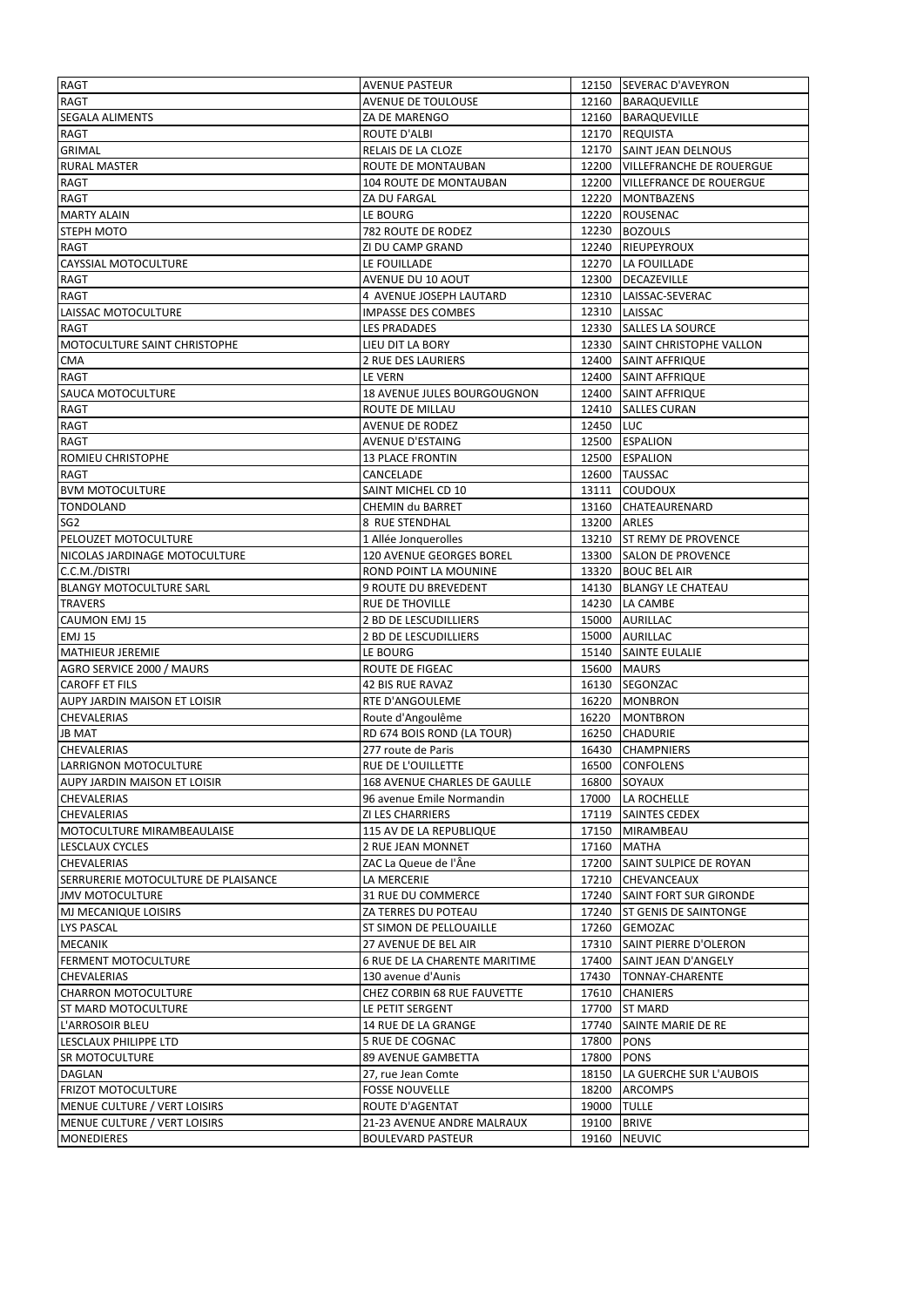| MENUE CULTURE / VERT LOISIRS                       | 45 AVENUE JEAN JAURES                     | 19200 USSEL    |                                  |
|----------------------------------------------------|-------------------------------------------|----------------|----------------------------------|
| PENAUD MOTOCULTURE                                 | 3133 AV DE POMPADOUR                      |                | 19210 LUBERSAC                   |
| LALLIAS MOTOCULTURE                                | 16 AV. DE L'INDUSTRIE                     |                | 19210 LUBERSAC                   |
| <b>BRICO TREIGNAC SARL</b>                         | <b>ZA DU PORTAIL</b>                      |                | 19220 TREIGNAC                   |
| THOM'AUTO                                          | 1 RUE DE LA XANTRIE                       |                | 19220 ST PRIVAT                  |
| ALLIANCE MOTOCULTURE                               | LA GARE                                   | 19270 USSAC    |                                  |
| MENUE CULTURE / VERT LOISIRS                       | <b>RN89</b>                               |                | 19300 EGLETONS                   |
| SM MOTOCULTURE                                     | 1 IMPASSE CHANTE OISEAU                   |                | 19330 SAINT MEXAN                |
| <b>RURAL MASTER</b>                                | 2 RUE CHARLES BOULLE                      |                | 19360   MALEMORT SUR CORREZE     |
| <b>MASSERET MOTOCULTURE</b>                        | <b>19 ROUTE DE BRIVE</b>                  |                | 19510 MASSERET                   |
| <b>GAMM VERT / PORTO VECCHIO</b>                   | <b>RTE DE MURATELLO</b>                   |                | 20538 PORTO VECCHIO              |
| AGRO SERVICE 2000 / CREANCEY                       | LIEU DIT LE PRE RABY                      |                | 21320 CREANCEY                   |
|                                                    |                                           |                |                                  |
| <b>BRUNE</b>                                       | <b>ACTIPOLE ROUTE DE TROYES</b>           |                | 21400 CHATILLON SUR SEINE        |
| <b>BRAZEY MOTOCULTURE</b>                          | ROUTE ESSARRES                            |                | 21470 BRAZEY EN PLAINE           |
| ALEXANDRE DISTRIBUTION                             | ZA KERNILIEN - PLOUISY                    |                | 22202 GUINGAMP                   |
| <b>MENE LOISIRS</b>                                | ZONE ACTIVITE DE L'HIVET                  |                | 22230 MERDRIGNAC                 |
| BERNARD MOTOCULTURE                                | 2 Rue de l'Avenir, ZA RN 12               |                | 22250 BROONS                     |
| <b>OUEST MOTOCULTURE</b>                           | 3 Rue de la Loge                          |                | 22440 PLOUFRAGAN                 |
| PROVERT - ARMOR MOTOCULTURE                        | <b>38 AVENUE DU TREGOR</b>                |                | 22740 LEZARDRIEUX                |
| <b>GARAGE GUILLON</b>                              | <b>26 ROUTE DE MONTLUCON</b>              |                | 23110 FONTANIERES                |
| DUMONTAUX PERE ET FILS                             | 2 CRESSAT GARE                            |                | 23140 CRESSAT                    |
| DUBRANLE                                           | <b>LES GENETS</b>                         |                | 23160 AZERABLES                  |
| <b>GARAGE GUILLON</b>                              | 12 ROUTE D'AUBUSSON                       |                | 23170 CHAMBON-SUR-VOUEIZE        |
| <b>GARAGE FRADET</b>                               | 1 RUE BASSE                               |                | 23190 BELLEGARDE-EN-MARCHE       |
| <b>DUBRANLE</b>                                    | CHEMIN DE L'ETANG                         |                | 23250 PONTARION                  |
| BL PRO (BOUCHAUD)                                  | ROUTE HENRY PLUYAUD                       |                | 23300 LA SOUTERRAINE             |
| AGRO SERVICE 2000 / BOURGANEUF                     | RIGOUR                                    |                | 23400 BOURGANEUF                 |
| <b>GARAGE CHAMBON</b>                              | 10 RUE DE LA GARE                         |                | 23600 BOUSSAC                    |
| DUMONTAUX PERE ET FILS                             | LE BOURG                                  |                | 23700 DONTREIX                   |
|                                                    |                                           |                |                                  |
| LAJARTHE ET FILS                                   | ROUTE D'AGEN                              |                | 24100 BERGERAC                   |
| TJ MOTOCULTURE                                     | <b>4 RUE MONTAIGNE</b>                    |                | 24110 SAINT ASTIER               |
| <b>ESPACE MULTIPLAISANCE</b>                       | Z.I LE COUTAL                             |                | 24120 TERRASSON                  |
| LAJARTHE ET FILS                                   | ROUTE DE BERGERAC                         |                | 24150 LALINDE                    |
| <b>BASSO CHRISTIAN</b>                             | <b>VAUREZ BELVES</b>                      |                | 24170 BELVES                     |
| COOP AGRICOLE BACHELLERIE                          | LA GARE                                   |                | 24210   LA BACHELLERIE           |
|                                                    | <b>RTE DE PERIGUEUX</b>                   |                |                                  |
| PERUSIN                                            |                                           |                | 24260 LE BUGUE                   |
| LA PIEGUTAINE MOTOCULTURE                          | Les Landes                                |                | 24300 SAVIGNAC DE NONTRON        |
| <b>GARAGE BATTELIER</b>                            | 14 BD GAMBETTA                            |                | 24300 NONTRON                    |
| <b>INCHAUSPE SARL</b>                              | Z.A.C. LES MAURIES                        |                | 24400 SAINT MEDARD DE MUSSIDAN   |
| SORGES MOTOCULTURE                                 | <b>RN 21</b>                              |                | 24420 SORGES                     |
| <b>GARAGE THOMASSON</b>                            | LE PONT DE VETZ                           |                | 24420 COULAURES                  |
| <b>DARFEUILLE</b>                                  | 116 ROUTE DE BORDEAU                      |                | 24430   MARSAC-SUR-L'ISLE        |
|                                                    |                                           |                |                                  |
| LAJARTHE ET FILS                                   | Avenue Louis Suder                        |                | 24430   MARSAC-SUR-L'ISLE        |
| <b>INCHAUSPE</b>                                   | 2 AVENUE CHARENTES                        |                | 24490 LA ROCHE CHALAIS           |
| <b>BEAU</b>                                        | ROUTE DE BERGERAC                         |                | 24560 ISSIGEAC                   |
| <b>GARAGE LAGORCE</b>                              | LE BOURG                                  |                | 24590 SAINT-GENIES               |
| JAN AGRI / MOTOCULTURE RIBERACOISE                 | LA BORIE                                  |                | 24600   VILLETOUREIX             |
| MONTPON MOTOCULTURE                                | Avenue Georges Pompidou                   |                | 24700 MONTPON MENESTROL          |
| <b>DARFEUILLE</b>                                  | 90, avenue Georges-Pompidou               | 24750          | <b>TRELISSAC</b>                 |
| <b>GARAGE DE BOUDY</b>                             | LES GRESILLES                             | 24800          | <b>EYSERAC</b>                   |
| MASNADA BESANCON                                   | RUE LOUIS ARAGON                          |                | 25000 BESANCON                   |
| <b>TECHNIVERT COMTOIS</b>                          | Rue de la Poussoure, ZA COMBE ROSIERS     |                | 25250 L'ISLE SUR LE DOUBS        |
| JARDIN COMTOIS / COUVAL MOTOCULTURE                | 4 CHEMIN DE SOUS LES VIGNES               | 25770          | <b>FRANOIS</b>                   |
| JARDIN COMTOIS / MOTOCULTURE COMTOISE              | 1 GRANDE RUE                              |                | 25800 VALDAHON                   |
| TONDOLAND                                          | ZAC DU GRAND TILLEUL                      |                | 26110 NYONS                      |
| <b>SRV FOMBONNE</b>                                | 2030 VALLIS AUREA                         |                | 26140 ANNEYRON                   |
| RS MOTOCULTURE                                     | ZA LES GONNETS NORD                       | 26390          | <b>HAUTERIVES</b>                |
| LA MOTOCULTURE DROMOISE SARL                       | Route de MONTELIMAR                       | 26450          | <b>CLEON d'ANDRAN</b>            |
| <b>BELLIER SARL</b>                                | RUE ERNEST RUTHERFORD                     |                | 26500 BOURG LES VALENCE          |
|                                                    |                                           |                |                                  |
| PASSION NATURE / COMPTOIR PLUS                     | <b>QUARTIER LES CHASSES</b>               |                | 26750 SAINT PAUL LES ROMANS      |
| MECALOISIRS                                        | ZI - ROUTE DE PARIS                       |                | 27120 PACY SUR EURE              |
| <b>GERARD MOTOCULTURE / BK MAX</b>                 | ZA DE BALINES                             |                | 27130 VERNEUIL SUR AVRE          |
| <b>LECLERC</b>                                     | L'ARQUERIE                                | 27270          | <b>BROGLIES</b>                  |
| <b>QUINCAILLERIE GERMAIN</b>                       | 165 RUE DE LA GRANDE MALOUVE              | 27300          | <b>BERNAY</b>                    |
| LERAILLER<br>MONVILLE MOTOCULTURE / GT MOTOCULTURE | 895 route d'Elbeuf<br>21 RUE DE DEAUVILLE | 27520<br>27560 | <b>BOURGTHEROULDE</b><br>LIEUREY |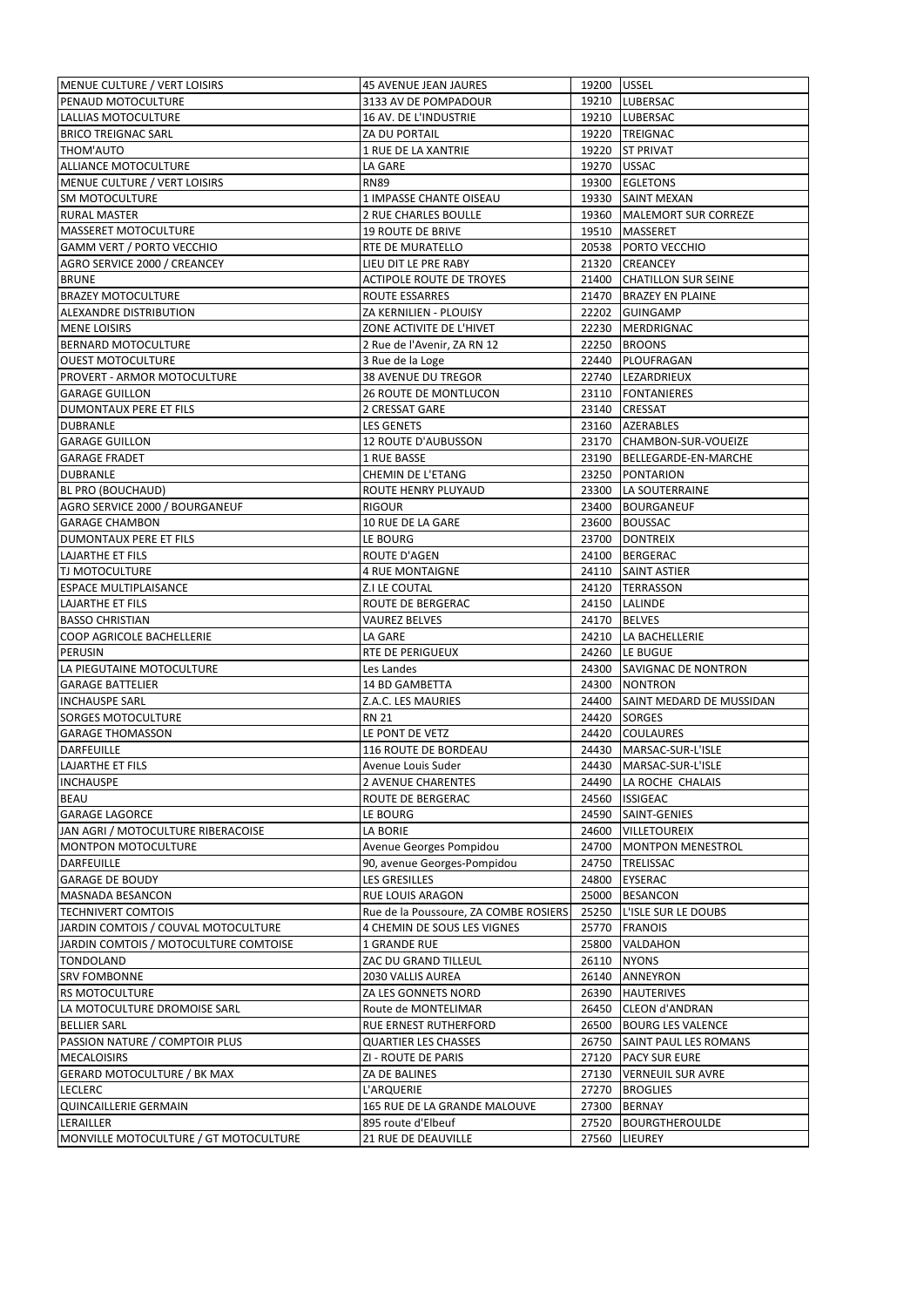| <b>GLM ESPACES VERTS</b>       | 30-A AVE DU GENERAL DE GAULLE       |             | 27700 LES ANDELYS            |
|--------------------------------|-------------------------------------|-------------|------------------------------|
| <b>GARAGE ISAMBERT</b>         | ZONE DU MOULIN GEARGOT              | 28150 VOVES |                              |
| <b>MESLARD</b>                 | 2 ROUTE DE BILLANCELLES             |             | 28190 COURVILLE-SUR-EURE     |
| <b>BERTHE JEAN LUC</b>         | ZAC LE DEBUCHER, 3 Rue des Oliviers | 28260 ANET  |                              |
| MESLARD                        | 3 BIS RTE NATIONALE                 |             | 28360 LA BOURDINIERE ST LOUP |
| MESLARD                        | RUE DE CHATEAUDUN                   |             | 28800 BONNEVAL               |
| A L'ATELIER DU JARDIN          | ZA DE KERBENOEN                     |             | 29120 COMBRIT                |
| PRESQU'ILE LOISIRS             | RUE DE LA GARE                      |             | 29160 CROZON                 |
| <b>MAT 29</b>                  | Z.I. MESCODEN                       |             | 29260 PLOUDANIEL             |
| <b>STERVINOU</b>               | LOCH-AR-VATEN                       |             | 29270 CLEDEN POHER           |
| <b>TOULLIOU MOTOCULTURE</b>    | LE POTEAU VERT                      |             | 29300 QUIMPERLE              |
| <b>AGRI BANNALEC</b>           | <b>STANG HUEL</b>                   |             | 29380 BANNALEC               |
| AGRISIX                        | <b>15 RUE D'ARMOR</b>               |             | 29400 PLOUGOURVEST           |
| FLORICANE / ESPACE EMERAUDE    | 8 Route de Loperhet                 |             | 29470 PLOUGASTEL-DAOULAS     |
| <b>MAT BRIEC</b>               | <b>ZI DES PAYS BAS</b>              |             | 29510 BRIEC DE L'ODET        |
|                                |                                     |             |                              |
| <b>KESTEN</b>                  | Route de Lannion                    |             | 29672 MORLAIX                |
| <b>GARAGE GENTIL</b>           | LE GROUANEC                         |             | 29880 PLOUGUERNEAU           |
| MICHEL EQUIPEMENTS             | RUE FAVRE de THIERRENS              | 30000 NIMES |                              |
| MICHEL EQUIPEMENT              | AV.OLIVIER DE SERRE ROCADE SUD      | 30100 ALES  |                              |
| <b>SUD QUINCAILLERIE</b>       | <b>1C RUE SOUS LA BARRI</b>         |             | 30650 ROCHEFORT DU GARD      |
| JLM (PICARD)                   | <b>RN 20</b>                        |             | 31190 AUTERIVE               |
| <b>RURAL MASTER</b>            | CENTRE COMMERCIAL LANE-BAZERT       |             | 31210 GOURDAN POLIGNAN       |
| <b>GREEN VAL</b>               | <b>79 AVENUE PASTEUR</b>            |             | 31220 CAZERES                |
| <b>RURAL MASTER</b>            | ZAC MONTREDON                       |             | 31240 L'UNION                |
| <b>RURAL MASTER</b>            | 51 AVENUE TOLOSANE                  | 31260 MANE  |                              |
| <b>RURAL MASTER</b>            | 3 RUE ARISTIDE BERGES               |             | 31270 CUGNAUX                |
| <b>GAY LOUIS</b>               | ROUTE DE FOIX                       |             | 31310   MASSABRAC            |
| <b>HPC MOTOCULTURE</b>         | <b>13 AVENUE DE GUIRAUDIS</b>       |             | 31330 GRENADE SUR GARONNE    |
| <b>GREEN VAL</b>               | ROUTE DE SAINT GAUDENS              |             | 31350 BOULOGNE SUR GESSE     |
| <b>AGRI EQUIPEMENT</b>         | LIEU DIT VARENES                    |             | 31380   MONTJOIRE            |
| RURAL MASTER                   | LIEU DIT LA MALADRERIE              | 31410 NOE   |                              |
| <b>CULOS</b>                   | 3 CHEMIN PEYROT                     |             | 31430 LE FOUSSERET           |
| AD MOTOCULTURE                 | <b>ZI DU CANAL</b>                  |             | 31450   MONTGISCARD          |
| <b>CARAMAN VERT</b>            | 17 COURS ALSACE LORRAINE            |             | 31460 CARAMAN                |
| <b>CLARET MOTOCULTURE</b>      | LE VILLAGE                          |             | 31460 CARAGOUDES             |
| <b>RURAL MASTER</b>            | ROUTE DE COX                        |             | 31530 ST PAUL SUR SAVE       |
| <b>CULOS MOTORS</b>            | 35 RUE DE MARCLAN                   |             | 31600 MURET                  |
| <b>GAY LOUIS</b>               | EUROCENTRE, 33 Avenue de l'Europe   |             | 31620 CASTELNAU D'ESTREFONDS |
| <b>LOUIS BARRERE &amp; CIE</b> | 86 RD 820                           |             | 31790 SAINT-JORY             |
| <b>RURAL MASTER</b>            | ZAC DES LANDES                      |             | 31800 ESTANCARBON            |
| <b>FERRER</b>                  | ROUTE DE VIC                        | 32000 AUCH  |                              |
| OUTILMARCHE                    | <b>BLD ST JACQUES</b>               |             | 32100 CONDOM                 |
| <b>OUTILMARCHE</b>             | 1 AVENUE DE DANIATE                 |             | 32110 NOGARO                 |
| <b>CAMPANINI</b>               | Z.A DE LA MIRANDETTE                |             | 32140 MASSEUBE               |
| <b>POMENTE</b>                 | A L'ASTE                            |             | 32160 ST AUNIX LENGROS       |
| <b>CAMPANINI</b>               | AVENUE DE CAHUZAC                   |             | 32200 GIMONT                 |
| <b>DUPUY</b>                   | ZA LA RAMONDERE                     |             | 32220 LOMBEZ                 |
| AGRI 32                        | <b>ROUTE DE TARBES</b>              |             | 32300 ST MARTIN MIRANDE      |
| <b>POMENTE</b>                 | ROUTE DE VIELLA                     |             | 32400 LANNUX                 |
| <b>MONTIES JOEL</b>            | 60 ALLEE ARISTIDE BRIAND            |             | 32500 FLEURANCE              |
| <b>GAUDY ET FILS</b>           | 25 PLACE DE L'HOTEL DE VILLE        |             | 32600 L'ISLE JOURDAIN        |
| DE FREITAS CARLOS              | 3 PLACE DE LA LIBERTE               | 32800 EAUZE |                              |
| <b>AGRI LOISIRS</b>            | ZA CLERFOND                         |             | 32810 PREIGNAN               |
|                                |                                     |             |                              |
| UNIVERS LOCATION               |                                     |             |                              |
| <b>FRANCOIS MOTOCULTURE</b>    | <b>40 AVENUE DES PYRENNES</b>       |             | 33114 LE BARP                |
|                                | 46 AVENUE JEAN MERMOZ               |             | 33185 LE HAILLAN             |
| <b>DUFFAU</b>                  | 130 AVENUE DU GENERAL DE GAULL      |             | 33190 GIRONDE SUR DROPT      |
| <b>DUFFAU</b>                  | 2 ZA DE L'ARBALESTRIER              |             | 33220 PINEUILH               |
| <b>HORAUD MOTOCULTURE</b>      | RUE NATIONALE                       |             | 33240 SAINT ANDRÉ DE CUBZAC  |
| SERVANT MOTOCULTURE            | Belloc, RN 215                      |             | 33340 LESPARRE MEDOC         |
| <b>GAUTHIER GUY</b>            | 15 AVENUE DE L'EUROPE               |             | 33350 ST MAGNE DE CASTILLON  |
| MOTOCULTURE EVASION            | 11 TER AVENUE DE LA LIBERATION      |             | 33360 LATRESNE               |
| UNIVERS-LOCATION               | 201 AV DE LA COTE D'ARGENT          |             | 33380 BIGANOS                |
| RIGOT DIDIER                   | 11 CHEMIN VERGEY                    |             | 33410 CADILLAC               |
| <b>FRANCOIS MOTOCULTURE</b>    | 2 ALLEE DU NAY                      |             | 33470 GUJAN MESTRAS          |
| MOTOCULTURE CYCLES DUMAS       | 12 COURS DU DOCTEUR J. NOEL         | 33590       | SAINT VIVIEN DU MEDOC        |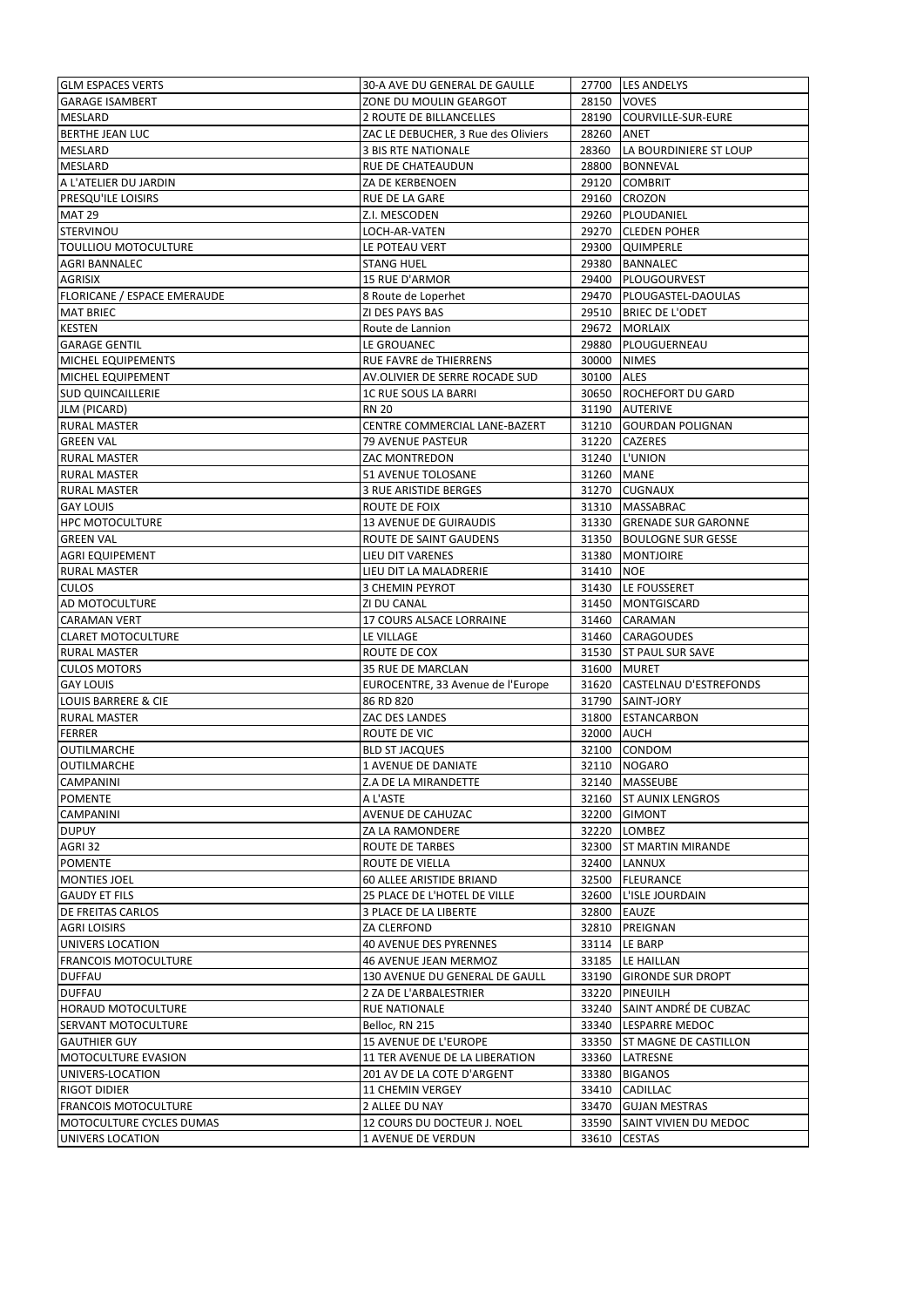| <b>RN MOTOCULTURE</b>                | 1 RUE BARRY NORD               |             | 33660 SAINT SEURIN SUR L'ISLE    |
|--------------------------------------|--------------------------------|-------------|----------------------------------|
| HORAUD MOTOCULTURE                   | <b>24 ROUTE DE BLAYE</b>       |             | 33820 ETAULIERS                  |
| DESCAZEAUX MOTOCULTURE               | LIEU DIT LA LANDE              |             | 33880 BAURECH                    |
| CIAM                                 | 3 AVENUE PIERRE ET MARIE CURIE |             | 34370 CAZOULS LES BEZIERS        |
| MOTOCULTURE DU CAYLAR                |                                |             | 34520 LE CAYLAR                  |
| <b>VIA MOTOCULTURE</b>               | 390 ROUTE DEPARTEMENTALE 613   |             | 34740 VENDARGUES                 |
| DELOURMEL JARDINAGE                  | 11 RUE DU HIL                  |             | 35230 NOYAL CHATILLON SUR SEICHE |
| <b>MENE LOISIRS</b>                  | Z A Du Maupas                  |             | 35290 ST MEEN LE GRAND           |
| <b>VERY CYCLES MOTOS</b>             | RUE DU CHENE VERT              |             | 35470 BAIN DE BRETAGNE           |
| <b>CYCLES ET MOTOCULTURE POULAIN</b> | ZONE DE LA COURTINAIS          |             | 35580 GUICHEN                    |
| <b>AGRI PLEINE FOUGERES</b>          | <b>6 RUE DE LA ROIRIE</b>      |             | 35610 PLEINE FOUGERES            |
| <b>JLH SERVICES</b>                  | 370 AVENUE DE LA CHATRE        |             | 36000 CHATEAUROUX                |
| PENOT ETS                            | <b>6 RUE DE L'EGLISE</b>       |             | 36120 MARON                      |
| <b>DEOLS MOTOCULTURE</b>             | 122 ROUTE D'ISSOUDUN           | 36130 DEOLS |                                  |
| <b>GARAGE CAILLAUD</b>               | 5 ROUTE DE VILLEGOUIN          |             | 36180 PELLEVOISIN                |
|                                      |                                |             |                                  |
| <b>GARAGE DE CROTZ</b>               | ROUTE D'ECUEILLE               | 36240 GEHEE |                                  |
| <b>GARAGE RICHET</b>                 | LES RENARDIERES                |             | 36300 CONCREMIERS                |
| JARDINERIE DENORMANDIE               | 46 rue D'AUVERGNE              |             | 36400 LA CHATRE                  |
| <b>GARAGE DE CROTZ</b>               | 8 RUE NOTRE DAME               |             | 36500 BUZANCAIS                  |
| <b>DUPIN SARL</b>                    | <b>19 RUE PIERRE VINCENT</b>   |             | 36800 RIVARENNES                 |
| <b>GIRAULT MOTOCULTURE</b>           | <b>ZONE INDUSTRIELLE</b>       |             | 37140 BOURGUEIL                  |
| <b>GIRAULT MOTOCULTURE</b>           | 20 RUE DES AILES               |             | 37210 PARCAY MESLAY              |
| <b>CUSSAY MOTOCULTURE</b>            | 2 RUE DES AFN                  |             | 37240 CUSSAY                     |
| RC MOTOC                             | ZA LE VIGNEAU                  |             | 37370 ST PATERNE RACAN           |
| TOURS NORD MOTOCULTURE               | ZA LA DUQUERIE                 |             | 37390 CHANCEAUX SUR CHOISILLE    |
| <b>ESPACE MOTOCULTURE DU VERON</b>   | ZA DU SAUGET                   |             | 37420 BEAUMONT EN VERON          |
| GARAGE DE CROTZ / MEV PRO 37         | <b>BOULEVARD DE CHINON</b>     |             | 37510 BALLAN-MIRE                |
| VIOU JACKY                           | 26 RUE DES LEZARDS             |             | 37600 LOCHES                     |
| ESPACE-LOISIRS MOTOCULTURE           | 67 ROUTE DE LYON               |             | 38110 SAINT DIDIER DE LA TOUR    |
| <b>BRIQUET MOTOCULTURE</b>           | <b>19 RUE DES PLATTIERES</b>   |             | 38300 NIVOLAS-VERMELLE           |
| MSD                                  | ZI LE VILLARET RN85            |             | 38350 SUSVILLE                   |
| NEVEU / JARDIN ET LOISIRS            | 33 RUE PASTEUR                 |             | 38440 ST JEAN DE BOURNAY         |
| <b>BOUYOUD ETS</b>                   | <b>RN 92</b>                   | 38470 VINAY |                                  |
| <b>DUBOIS MOTOCULTURE</b>            | TIRIEU                         |             | 38510 COURTENAY                  |
| RMA MATERIELS                        | VILLARD BOZON                  |             | 38570 GONCELIN                   |
| <b>GERIN MOTOCULTURE SARL</b>        | L'ABBAYE NORD - RD 502         |             | 38780 ESTRABLIN                  |
| LACOMBE SARL                         | 9 PLACE AUBAREDE               |             | 39110 SALINS LES BAINS           |
| <b>BRUN MOTOCULTURE</b>              | 9 RUE DES ACCACIAS             |             | 39140 BLETTERANS                 |
| MAZURKIEWICZ                         | 3 AVENUE DE FRANCHE COMTE      |             | 39160 SAINT AMOUR                |
| BRESSE JURA AGRI (BOISSON-FEAUD)     | <b>RUE DE L'ECOLE</b>          |             | 39160 NANTEY                     |
| <b>VOISIN SAS</b>                    | 1 RUE DES MASSES               |             | 39210 VOITEUR                    |
| <b>JURA MOTOCULTURE</b>              | ZONE INDUSTRIELLE              |             | 39270 ORGELET                    |
| AGRO SERVICE 2000 / ARBOIS           | 1 RUE DE L'INDUSTRIE           |             | 39600 ARBOIS                     |
| <b>RURAL MASTER</b>                  | ALLEE DU BROC - ST AVIT        |             | 40090 MONT DE MARSAN             |
| RURAL MASTER                         | AVENUE HENRI GUILLAUMET        | 40160       | <b>PARENTIS EN BORN</b>          |
| <b>CHALOSSE LOISIRS MOTOCULTURE</b>  | ZONE D'ACTIVITES DE PREUILHON  | 40180 HINX  |                                  |
| PECASTAINGS MOTOCULTURE              | Z.A. LA HAURIE                 |             | 40230 SAUBRIGUES                 |
| POMAREZ MOTOCULTURE                  | 525 AV DE LA COURSE LANDAISE   | 40360       | <b>POMAREZ</b>                   |
| <b>COMET MOTOCULTURE</b>             | 248 AVENUE DU GENERAL LECLERC  | 40400       | <b>TARTAS</b>                    |
| <b>COSTEDOAT</b>                     | 20 CHEMIN BETLOC               | 40700       | HAGETMAU                         |
|                                      | 52 AVENUE DU 4 SEPTEMBRE       | 40800       |                                  |
| DAUDON MOTOCULTURE                   |                                |             | AIRE SUR ADOUR                   |
| <b>EB MOTOCULTURE</b>                | <b>14 RUE VICTOR HUGO</b>      |             | 41130 GIEVRES                    |
| <b>FABIEN TALBOT</b>                 | 8 RUE DE TRETON                |             | 41270 DROUE                      |
| GREEN 41                             | 326 AV DU GRAIN D'OR - ZI      |             | 41350 VINEUIL                    |
| <b>GARAGE BEAUGER</b>                | ROUTE DE FORTAN                |             | 41360 EPUISAY                    |
| DYE                                  | ROUTE DE BLOIS                 |             | 41700 CONTRES FRESNES            |
| <b>SPORT PASSION 41</b>              | 10 PLACE MARECHAL FOCH         |             | 41800 MONTOIRE SUR LOIRE         |
| ALBRIEUX MOTOCULTURE                 | LE PORTIER                     |             | 42130 TRELINS                    |
| ALBRIEUX MOTOCULTURE                 | ROUTE DE VILLEMONTAIS          |             | 42155 LENTIGNY                   |
| MARTEL MOTOCULTURE                   | ZA LE GRAND PRE                |             | 42220 ST JULIEN MOLIN MOLETTE    |
| <b>MOTOCULTURE 42</b>                | 2798 RUE JEAN ROSTAND          |             | 42350 LA TALAUDIERE              |
| <b>SAISONS VERTES</b>                | 4 Rue Louis Lépine             |             | 42600 MONTBRISON                 |
| MOTOCULTURE DE LA COTE               | 1 ROUTE DE NOAILLY             |             | 42640 SAINT ROMAIN LA MOTTE      |
| <b>BERGERON ET FILS</b>              | Rue du Docteur Guinard         | 42680       | SAINT MARCELLIN EN FOREZ         |
| <b>FAVIER</b>                        | LES BARAQUES                   | 43002       | LE PUY CEDEX                     |
| <b>BOUDON ET FILS</b>                | AVENUE JEAN JAURES             | 43102       | <b>BRIOUDE</b>                   |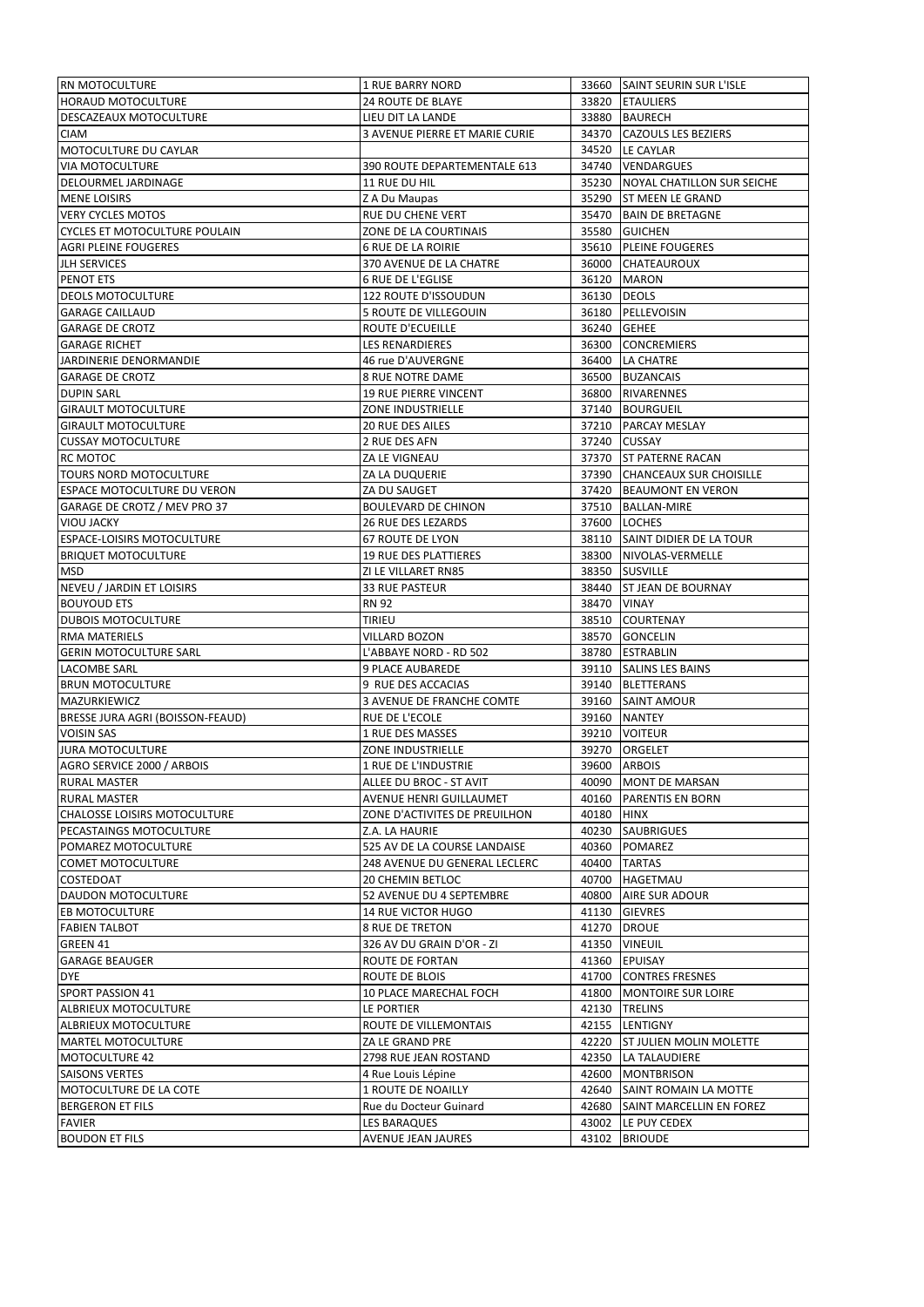| GD2M                                                | 67c RUE D'ANCENIS                        |             | 44110 CHATEAUBRIANT           |
|-----------------------------------------------------|------------------------------------------|-------------|-------------------------------|
| <b>DENIS LEMARIE</b>                                | ZA DE LA COLLERAYE                       |             | 44260 SAVENAY                 |
| <b>ESPACE AGRI</b>                                  | ZI BEAU SOLEIL                           |             | 44530 SAINT GILDAS DES BOIS   |
| <b>TERRINOV</b>                                     | Z.I. DE L'ERETTE                         | 44810 HERIC |                               |
| DERIVEAU                                            | 2 ROUTE DE COSNE                         |             | 45420 FAVERELLES              |
| <b>CORDIER</b>                                      | 11 RTE DE SULLY                          |             | 45460 BONNEE                  |
| <b>CAAHMRO</b>                                      | 624 RUE DE CORNAY                        |             | 45590 SAINT CYR EN VAL        |
| <b>RURAL MASTER</b>                                 | ROUTE DE TOULOUSE                        |             | 46000 LE MONTAT - CAHORS      |
| <b>BOY CYCLE 46</b>                                 | 31 RUE DE SOUPLETTE                      |             | 46130 BRETENOUX               |
| <b>COUYBES GARAGE</b>                               | <b>18 PLACE DU FOIRAIL</b>               |             | 46160 CARJAC                  |
| <b>RURAL MASTER</b>                                 | 106 AVENUE HENRI MAZET                   |             | 46300 GOURDON                 |
| ATELIER HYDRO ELECTRIQUE                            | <b>COUPILLE</b>                          |             | 46320 LIVERNON                |
| SNQM                                                | <b>BAGOU</b>                             |             | 46400 ST MEDARD DU PRESQUE    |
|                                                     | ZA LES VIEILLES VIGNES                   |             | 46500 RIGNAC                  |
| AGRO SERVICE 2000 / RIGNAC<br><b>AGRI CUBE SARL</b> | ZA ROUTE DE SOUILLAC                     | 46600       | <b>MARTEL</b>                 |
|                                                     | 1709 AVENUE DE SAINT JEAN                | 46800       |                               |
| CARMONA MOTOCULTURE                                 |                                          |             | <b>MONTCUQ</b>                |
| <b>GRUNBERG MOTOCULTURE</b>                         | ALLEE DE RIOLLS                          | 47000 AGEN  |                               |
| SPORTS AQUITAINE LOISIRS                            | <b>151 BIS ROUTE DE CAHORS</b>           | 47000 AGEN  |                               |
| LES BRICONAUTES G.H.F                               | <b>RUE BEAUSEJOUR</b>                    |             | 47210 VILLEREAL               |
| RURAL MASTER                                        | 59 AVENUE DE FUMEL                       |             | 47300 VILLLENEUVE SUR LOT     |
| <b>FIOROT</b>                                       | <b>DUMENS</b>                            |             | 47400 GONTAUD DE NOGARET      |
| <b>FLORIMONT MOTOCULTURE</b>                        | <b>CLOS DE BARDY</b>                     |             | 47500 FUMEL                   |
| DI FRAYA MOTOCULTURE                                | 19 BOULEVARD JEAN DARLAN                 | 47600       | <b>NERAC</b>                  |
| <b>BERSON LIONEL</b>                                | 16 GRAND'RUE                             |             | 47700 CASTELJALOUX            |
| <b>CASTAGNIER ERIC</b>                              | <b>12 PLACE MARTIGNAC</b>                |             | 47800 MIRAMONT DE GUYENNE     |
| <b>GRANGERAY SAS</b>                                | 86 RUE DAVID D'ANGERS                    |             | 49130 LES PONTS DE CE         |
| CYCLES ET MOTOCULTURE DU LOIR                       | ZI LES BLAISONNIERES                     |             | 49140 SEICHES SUR LOIRE       |
| <b>VERGER MOTOCULTURE</b>                           | 4 ROUTE DE BECON                         |             | 49170 SAINT AUGUSTIN DES BOIS |
| <b>BRICOMARCHE BEAUFORT</b>                         | RUE PAUL LANGEVIN                        |             | 49250 BEAUFORT EN VALLEE      |
| <b>GARAGE DES BELLES CAVES</b>                      | 31 RUE DES BELLES CAVES                  | 49260       | <b>BREZE</b>                  |
| <b>BOUVET MULTISERVICES MIRE</b>                    | ROUTE DE CONTIGNE                        | 49330       | <b>MIRE</b>                   |
| <b>GRANGERAY SAS</b>                                | 91 ROUTE DE ROUEN                        | 49400       | <b>SAUMUR</b>                 |
| <b>BOUVET</b>                                       | L'ANTINIERE                              |             | 49430 DURTAL                  |
|                                                     |                                          |             |                               |
| <b>MVAD</b>                                         | 1 RUE DES HIRONDELLES - ZA               | 49440 LOIRE |                               |
| <b>CYCLES DU BOL D'AIR</b>                          | ZA DES RONCES                            |             | 49540   MARTIGNE BRIAND       |
| <b>GROSBOIS</b>                                     | 7 RUE DE TIVOLI                          |             | 49630 CORNE                   |
| QUINCAILLERIE DOUESSINE                             | ZI DE LA SAULAIE                         |             | 49700   DOUE LA FONTAINE      |
| <b>ESPACE MOTOCULTURE BELLAMY</b>                   |                                          |             | 50240 SAINT JAMES             |
| <b>HOULLEGATTE JACQUES</b>                          | <b>28 ROUTE ALBERT PICQUENOT</b>         |             | 50340 LES PIEUX               |
| L'ATELIER DE LA MOTOCULTURE                         | ZA LES CRUTELLES                         |             | 50480 ST MERE L'EGLISE        |
| COLLARD                                             | ZAC DES ESCARNOTIERES                    |             | 51000 CHALONS EN CHAMPAGNE    |
| CENTRE MOTOCULTURE MONTMIRAILLAIS (CMM)             | 9 Rue de la Guinotterie, ZI ROUTE DE CHA |             | 51210   MONTMIRAIL            |
| <b>COLLARD</b>                                      | <b>PARC MILLESIME</b>                    |             | 51370   THILLOIS              |
| COLLARD                                             | <b>AVENUE THEVENET</b>                   |             | 51530 MAGENTA                 |
| <b>MUSSET NICOLAS</b>                               | 6 PL DU GENERAL LECLERC                  |             | 51800 SAINTE MENEHOULD        |
| <b>CASTEL MOTOCULTURE</b>                           | 4 ROUTE DE CHATILLON                     |             | 52120 CHATEAUVILLAIN          |
| LAURENT MOTOCULTURE                                 | 16 RUE DU MONT                           |             | 52200 PEIGNEY                 |
| <b>MOUCHOTTE</b>                                    | PARC D'ACTIVITE DU BREUIL                |             | 52400 BOURBONNE LES BAINS     |
| DIVAY MICHEL                                        | ZA DE L'ANTINIERE                        |             | 53150 MONTSURS                |
| <b>BOUVIER</b>                                      | <b>15 BIS ROUTE DE SABLE</b>             | 53200       | <b>CHATEAU GONTIER</b>        |
| MOTOCULTURE LM 53 SARL / AIR NATURE                 | ZONE ARTISANALE de la Chauvinière        |             | 53210 LOUVIGNE                |
| LECOQ YVAN                                          | ZA LES RENARDIERES                       |             | 53250 JAVRON                  |
| LECOQ MOTOCULTURE                                   | Za sud. Route de couterne                |             | 53310 LASSAY LES CHATEAUX     |
|                                                     |                                          |             |                               |
| VAUTRIN-CHERRIER                                    | <b>62 RTE NATIONALE</b>                  |             | 54300 CHANTEHEUX              |
| <b>UDRON</b>                                        | <b>6 ROUTE DE PANNES</b>                 |             | 55210 NONSARD LAMARCHE        |
| HAINAUX                                             | ZA ALAMONT                               |             | 55230 SPINCOURT               |
| <b>UDRON</b>                                        | <b>1 ROUTE DE PIERREFITTE</b>            |             | 55260 VILLOTTE SUR AIRE       |
| BREIZH MOTOCULTURE BAUD                             | 65 BIS RUE Mal LECLERC                   | 56150 BAUD  |                               |
| MECADOM / QUESTEMBERT                               | ZI DE LENRUIT                            | 56230       | QUESTEMBERT                   |
| <b>LOISIRS SERVICE</b>                              | AV ROLLAND GARROS                        |             | 56400 AURAY                   |
| BREIZH MOTOCULTURE LOCMINE                          | ZI DE KERJEAN                            | 56500       | <b>LOCMINE</b>                |
| LOISIRS SERVICE                                     | ZONE DE KERPONT BELLEVUE                 |             | 56850 CAUDAN                  |
| <b>GOLFE MOTOCULTURE</b>                            | TOURLAREC                                |             | 56870 BADEN                   |
| LOISIRS SERVICE                                     | 9 RUE EDGAR TOUFFREAU                    | 56880       | <b>PLOEREN</b>                |
| SOMIA                                               | lieu dit joli cœur                       | 56920       | <b>NOYAL PONTIVY</b>          |
| <b>MARTIN</b>                                       | 56 BIS ROUTE DE METZ                     |             | 57130 JOUY AUX ARCHES         |
|                                                     |                                          |             |                               |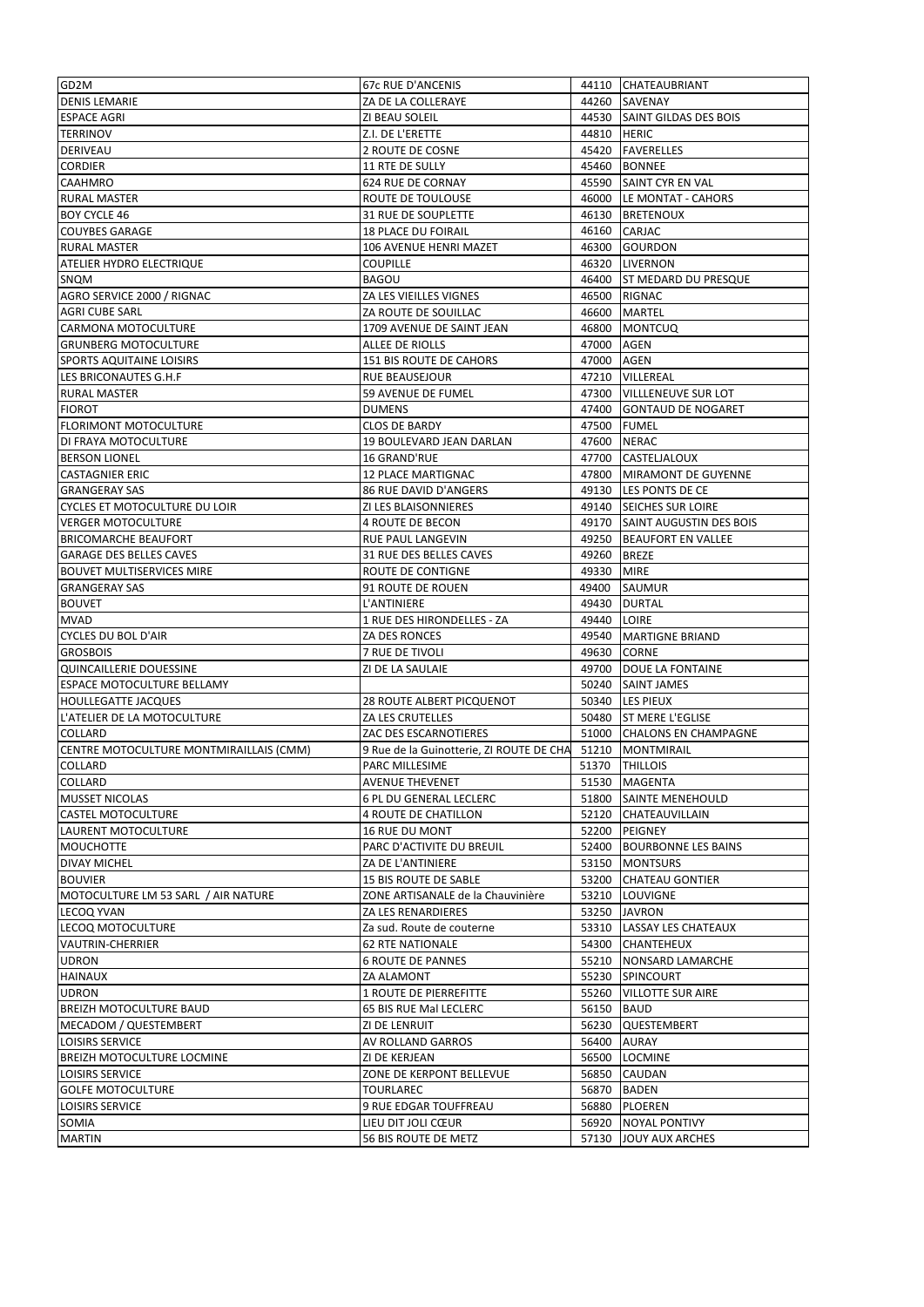| RMC                                         | 32 RUE D'ELLER                     |              | 57320 BOUZONVILLE               |
|---------------------------------------------|------------------------------------|--------------|---------------------------------|
| MOTOCULTURE ET JARDIN                       | 12 RUE JEAN MOULIN                 |              | 57430 SARRALBE                  |
| <b>LEMAT SERVICES</b>                       | <b>BOUCLE BERNARD HINAULT</b>      |              | 57940 METZERVISSE               |
| AGRO SERVICE 2000 / ROUY                    | <b>ZONE ARTISANALE</b>             | 58110 ROUY   |                                 |
| ALABEURTHE                                  | PARC ACTIVITE VAL DE LOIRE         |              | 58200 COSNE SUR LOIRE           |
| ALABEURTHE                                  | RUE PIERRE BROSSOLETTE             |              | 58640 VARENNES VAUZELLES        |
| DUQUESNE AGRICOLE                           | <b>RUE SAINT EXUPERY</b>           | 59116        | <b>HOUPLINES</b>                |
| VANDAMME ETS                                | 255 RUE DE STRAZEELE               | 59190        | <b>CAESTRE</b>                  |
| DELANGUE                                    | 59 RUE DE LILLE                    | 59480        | <b>LA BASSEE</b>                |
| MR BRICOLAGE / CAUDRY                       | <b>BD DU 19 MARS 1962</b>          |              | 59540 CAUDRY                    |
| YES MOTOCULTURE / LASSIGNY MOTOCULTURE      | CENTRE COMMERCIAL NOYON SUD        | 60400        | <b>NOYON</b>                    |
| ORNE LOISIRS                                | 23 RUE PHILIPPE LEBON              |              | 61000 ALENCON                   |
| <b>DISTRICT MOTOS</b>                       | 12 CHEMIN DE CAYENNE               |              | 61200 URON ET CRENNES           |
|                                             |                                    |              | 61300 CRULAI                    |
| CM2000                                      | LA JULANNERIE                      |              | <b>COURTOMER</b>                |
| <b>VRM AGRI MOTOCULTURE</b>                 | 2 RUE HENRI VAILLANT               | 61390        |                                 |
| <b>GUILLARD</b>                             | 11 BIS RUE EUGENE FOULON           | 61470 LE SAP |                                 |
| <b>ACMF</b>                                 | 1 AVENUE DU PRESIDENT COTY         |              | 61600   LA FERTE MACE           |
| <b>MPO</b>                                  | 448 AVENUE DES DEPORTES BP 8       |              | 62110 HENIN BEAUMONT            |
| <b>BEGHIN MOTOCULTURE</b>                   | <b>15 RUE DU CALVAIRE</b>          |              | 62127   MAGNICOURT EN COMTE     |
| <b>FLAMENT MOTOCULTURE</b>                  | 8 Avenue du Général Leclerc        |              | 62170   MONTREUIL SUR MER       |
| MOTOCULTURE MAZIOUX                         | 2 RUE PIERRE DE COURBERTIN         |              | 63190 LEZOUX                    |
| VACHER                                      | Rue Joaquin Perez Carretero, BP 92 | 63202        | <b>RIOM</b>                     |
| <b>GARAGE MACE</b>                          | 31 RUE JEAN BERTRAND               | 63380        | PONTAUMUR                       |
| <b>REP MOTOCULTURE</b>                      | 63 GRAND RUE                       |              | 63440 SAINT-PARDOUX             |
| <b>HERMENT MOTOCULTURE</b>                  | ROUTE DE BOUR LASTIC               |              | 63470 HERMENT                   |
| AGRO SERVICE 2000 / MENAT                   | LIEU DIT LA BOULE                  |              | 63560 MENAT                     |
| JOEL MOTOCULTURE                            | ZA DU SUQUET                       | 63780        | <b>ST GEORGES DE LONS</b>       |
| SEBY ETS JEAN ET FILS                       | <b>145 AVENUE PHILIPPON</b>        | 64000 PAU    |                                 |
| LOCA-SOULE                                  | ZONE INDUSTRIELLE                  |              | 64130 MAULEON SOULE             |
| NOUGUE ET CAZENAVE                          | 52 BOULEVARD CHARLES DE GAULLE     | 64140 LONS   |                                 |
| DUPLAA DIDIER ET FILS                       | 8 Av. d'Orthez                     |              | 64190 NAVARRENX                 |
| <b>GARAGE MENDIXOLA</b>                     | ROUTE D'ARGNEGUY                   |              | 64220 UHART-CIZE                |
| <b>GARAGE ZUZIGNATE</b>                     | <b>QUARTIER ALTZIA</b>             |              | 64220 SAINT MICHEL              |
| LAPURDI MOTOCULTURE                         | <b>9 AVENUE GUICHENE</b>           |              | 64240 HASPARREN                 |
| ATELIER CONSEIL / CHRESTIA                  | 1070 ROUTE DE DAX                  |              | 64300 ST BOES                   |
| CATHALAN                                    | PLACE DU MERCADIEU                 |              | 64330 GARLIN                    |
| CATHALAN                                    | <b>26 RUE JOSEPH PEYRE</b>         |              | 64350 LEMBEYE                   |
| AGRISERVICE                                 | AVENUE DE LA RESISTANCE            |              | 64360 MONEIN                    |
| CAZENAVE MOTOCULTURE                        | 1 ROUTE DE N'HAUX                  |              | 64370 ARTHEZ DE BEARN           |
| <b>ETS LANNERETONNE</b>                     | 5 Boulevard de ARAGON              |              | 64400 OLORON STE MARIE          |
| <b>MAIGNON MOTOCULTURE</b>                  | 1 RUE DU MOULIN DE BRINDOS         |              | 64600 ANGLET                    |
| DEPENNE MOTOCULTURE                         | <b>28 AVENUE FRANCOIS ABADIE</b>   |              | 65100 LOURDES                   |
| PAC DE L'ARROS                              | <b>ZA LALANNE</b>                  |              | 65220 LALANNE TRIE              |
| GARDEN 2000                                 | 38 AVENUE JEAN JAURES              |              | 65800 AUREILHAN                 |
|                                             |                                    |              |                                 |
| <b>CIAM</b>                                 | ROND POINT DE COPENHAGUE           | 66000        | PERPIGNAN                       |
| <b>CIAM</b>                                 | 2 RUE NICOLAS APPERT               | 66200 ELNE   |                                 |
| <b>SCHLAEDER</b>                            | 2 IMPASSE DU MOULIN                |              | 67230 SERMERSHEIM               |
| <b>RUFFENACH</b>                            | <b>34A RUE PRINCIPALE</b>          | 67480        | <b>ROPPENHEIM</b>               |
| <b>RUFFENACH</b>                            | 6, route des Chenes                | 67550        | <b>MOMMENHEIM</b>               |
| AMA                                         | 19 RUE DE BUSSANG                  | 68470        | FELLERING                       |
| MAYOUD                                      | 109-RN 6                           |              | 69380 DOMMARTIN                 |
| MAYOUD                                      | 44 RTE BRIGNAIS                    |              | 69630 CHAPONOST                 |
| JARDIN COMTOIS / NOIDANS MOTOCULTURE        | ZI LES SAUSSIS                     | 70000        | NOIDANS LES VESOUL              |
| JARDIN COMTOIS / JOBARD                     | 2 AV CHARLES COUYBA                |              | 70100 ARC LES GRAY              |
| <b>JARDIN COMTOIS</b>                       | 771 RUE DU 13 SEPTEMBRE 1944       |              | 70110   VILLERSEXEL             |
| <b>GOUX MOTOCULTURE</b>                     | 4 RUE CARDINALE                    |              | 70190 GRANDVELLE ET LE PERRENOT |
| JARDIN COMTOIS / MOTOCULTURE DE LA GOULOTTE | LIEU DIT GOULOTTE 9                | 70270        | <b>MELISEY</b>                  |
| <b>FRED MOTOCULTURE</b>                     | 1499 AVENUE DE MONTVALTIN          | 71200        | LE CREUSOT                      |
| <b>DURY LIONEL</b>                          | LE BOURG                           | 71220        | SAINT ANDRE LE DESERT           |
| <b>MG MOTOCULTURE</b>                       | ZI RN6                             |              | 71260 SENOZAN                   |
| <b>GAUBERT BRETIN SARL</b>                  | RUE DE CHATILLON                   | 71300        | MONTCEAU LES MINES              |
| <b>BERNIGAUD</b>                            | ROUTE DE GUEUGNON                  |              | 71320   TOULON SUR ARROUX       |
| QUINCAILLERIE BRESSANE                      | 49 ALLEE DE LA BALME               |              | 71330 SAINT GERMAIN DU BOIS     |
| ADRIEN MOTOCULTURE                          | 20 ROUTE CHÂTEAU CHINON            |              | 71400 AUTUN                     |
| PRIET                                       | 26 RUE JEAN ZAY                    |              | 71410 SANVIGNES LES MINES       |
|                                             | LE BOURG                           | 71440        | <b>ST VINCENT EN BRESSE</b>     |
| ABREMAG                                     |                                    |              |                                 |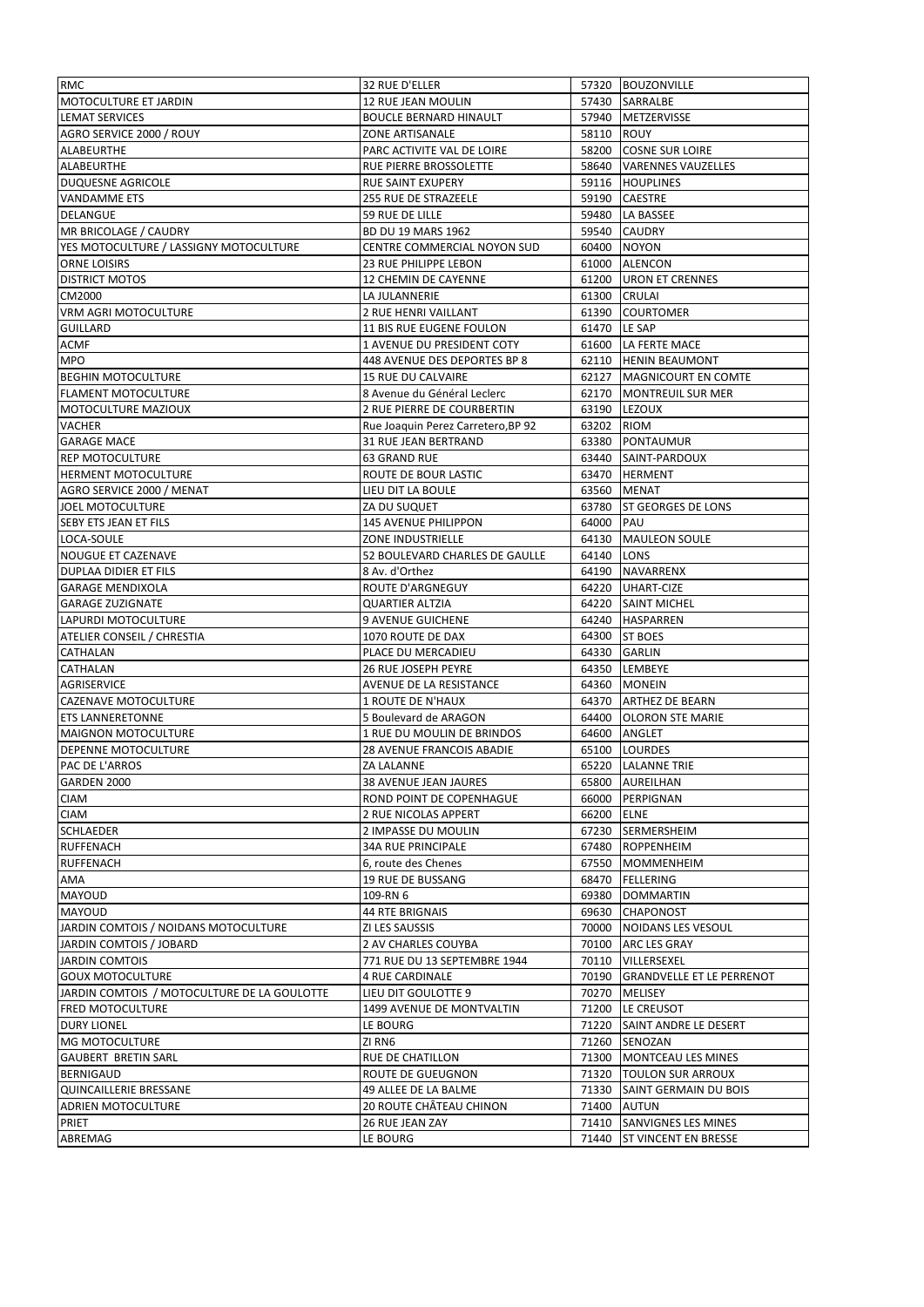| AGRO SERVICE 2000 / LOUHANS              | 1925 Rue du Moulin              |             | 71500 LOUHANS                 |
|------------------------------------------|---------------------------------|-------------|-------------------------------|
| <b>COTTET</b>                            | <b>9 ROUTE DE DIJON</b>         |             | 71500 LOUHANS                 |
| <b>GARAGE DU LOUHANAIS</b>               | 7 ROUTE DE SORNAY               |             | 71500 LOUHANS                 |
| MECA-SER'VIS                             | 594 RUE DU BOURG                |             | 71580 SAILLENARD              |
| AGRO SERVICE 2000 / PARAY                | ZA DU CHAMP BOSSU               |             | 71600 PARAY LE MONIAL         |
| <b>COTTET</b>                            | <b>62 ROUTE D AUTUN</b>         |             | 71640   DRACY LE FORT         |
| MG MOTOCULTURE                           | <b>LES CROUS</b>                |             | 71700 LACROST                 |
| <b>BROSSAY MOTOCULTURE</b>               | ROUTE DE TOURS                  |             | 72220 ECOMMOY                 |
| <b>GOBIL</b>                             | 55 RUE DU VAL DE BRAYE          |             | 72310 BESSE SUR BRAYE         |
| <b>BOURDAIN</b>                          | ZONE ARTISANALE LES ROCHETTES   |             | 72320   MONTMIRAIL            |
| <b>MARIAIS</b>                           | <b>33 ROUTE DE SILLE</b>        |             | 72350 BRULON                  |
|                                          | 6 ALLEE DU SABLON               |             | 72380 SAINTE JAMME SUR SARTHE |
| <b>MECALOISIRS</b><br><b>AP SERVICES</b> | <b>6 BIS IMPASSE DES VIGNES</b> |             | 72390 LE LUART                |
| <b>TESSE MOTOCULTURE</b>                 | ZI ROUTE DE MAMERS              |             |                               |
|                                          |                                 |             | 72400 LA FERTE BERNARD        |
| <b>RURAL MASTER</b>                      | RUE DES VIOLETTES               |             | 72450 MONTFORT LE GESNOIS     |
| LETESSIER AGRIMOT                        | <b>63 RUE HONORE BROUTELLE</b>  |             | 72450 MONTFORT LE GESNOIS     |
| <b>BOSSON</b>                            | ZI CAROUGE                      |             | 73250 SAINT PIERRE D'ALBIGNY  |
| <b>GLAIRON MONDET</b>                    | 1025 RUE DU BOIS DE L'ISLE      |             | 73460 TOURNON                 |
| <b>CUSIN ET DUTRUEL (Groupe BOSSON)</b>  | <b>1 RUE ORATOIRE</b>           |             | 74140 DOUVAINE                |
| <b>BOSSON</b>                            | <b>123 ROUTE DE LA BERGUE</b>   |             | 74380 CRANVES SALES           |
| LES BRICONAUTES                          | 265 ROUTE DE VERS LES GRANGES   | 74500       | <b>VINZIER</b>                |
| <b>BOSSON</b>                            | <b>68 IMPASSE ACQUIT</b>        |             | 74520 VALLEIRY                |
| <b>MOTOCULTUR' SERVICES</b>              | 253 ROUTE D'ANNECY              | 74570       | <b>GROISY</b>                 |
| <b>DUCASTEL</b>                          | 180 RUE AUX LIEVRES             |             | 76190 STE MARIE DES CHAMPS    |
| <b>TECHNI VERT</b>                       | ZI DU BOIS DE L'ARC             |             | 76760 YERVILLE                |
| <b>DURIEU PCR</b>                        | 101 RUE DU SIRE DE BOSC ROHARD  |             | 76850 BOSC LE HARD            |
| <b>CHEMIN</b>                            | 53 RUE DE LA FORET              |             | 77160 CHENOISE                |
| <b>CORE PHILIPPE</b>                     | 23 AVENUE FRANKLIN ROOSEVELT    |             | 77260 LA FERTE SOUS JOUARRE   |
| <b>GREENMAT</b>                          | 35 BIS RTE DE PARIS             |             | 77930 CHAILLY-EN-BIERE        |
| <b>RIO</b>                               | 23 BIS RUE DES BROSSETS         |             | 78980 LE TERTRE SAINT DENIS   |
| POITOU MOTOCULTURE                       | <b>6 RUE GASTON CHERAU</b>      |             | 79100 THOUARS                 |
| <b>BILLAUD SEGEBA</b>                    | RUE LAVOISIER                   |             | 79230 PRAHECQ                 |
| <b>BILLAUD SEGEBA</b>                    | ROUTE DE POITIERS               |             | 79300 BRESSUIRE               |
| <b>AVRONSART</b>                         | 16 AVENUE DE LA GARE            |             | 80200 PERONNE                 |
|                                          |                                 |             |                               |
| <b>PAUL BULLY</b>                        | 3 PLACE DU 8 MAI 1945           |             | 80270 AIRAINES                |
| PELOUSE DE L'ANCRE                       | 27 RUE FELIX FAURE              | 80300       | <b>ALBERT</b>                 |
| <b>BITZ</b>                              | RUE BAUDELAIRE                  | 80400 HAM   |                               |
| GDM                                      | 150 RUE EDOUARD BRANLY          | 80450       | <b>CAMON</b>                  |
| <b>MONTDIDIER TP MOTOCULTURE</b>         | Rue de Marthe                   | 80500       | <b>MONTDIDIER</b>             |
| <b>CAPON LOISIRS</b>                     | 1 RUE DU COLONNEL SORLIN        | 80700 ROYE  |                               |
| JARDINERIE TARNAISE SUD                  | 20 Rue Henry le Châtelier       |             | 81100 CASTRES                 |
| <b>OULMIERE</b>                          | 157 AVENUE DE LAUTREC           |             | 81100 CASTRES                 |
| <b>RAGT</b>                              | 2 RUE FRANCOIS ARAGO            | 81100 ALBI  |                               |
| RAGT                                     | <b>64 AVENUE DE LAUTREC</b>     |             | 81100 CASTRES                 |
| RAGT                                     | <b>29 BD CHARLES DE GAULLES</b> |             | 81120 REALMONT                |
| SARL LINA 81                             | LA VIGNALIE                     | 81120       | <b>ORBAN</b>                  |
| <b>GARAGE LA JANADE</b>                  | LA JANADE                       |             | 81170 TONNAC                  |
| MOTOCULTURE 81                           | 1 AVENUE CHARLES SABATIE        | 81200       | <b>MAZAMET</b>                |
| RAGT                                     | ZA BEL AIR                      | 81230       | LACAUNE                       |
| <b>TERRAL SARL</b>                       | ZA BEL AIR                      | 81230       | LACAUNE                       |
| RAGT                                     | ZA DU DOLMEN                    | 81250 ALBAN |                               |
| <b>FOURNIALS MOTOCULTURE</b>             | 11, BLD DOCTEUR PONTIER         |             | 81300 GRAULHET                |
| RAGT                                     | 20 AVENUE MARECHAL JUIN         |             | 81300 GRAULHET                |
| <b>GARAGE FAUROUX</b>                    | <b>QUAI PASTEUR</b>             |             | 81310 LISLE SUR TARN          |
| AUTOQUAD 81                              | 80 AVENUE DES PYRENEES          |             | 81360 MONTREDON LABESSONNIE   |
| <b>FOURNIALS MOTOCULTURE</b>             | 635 AVENUE DES TERRES NOIRES    |             | 81370 SAINT SULPICE           |
| RAGT                                     | ZA DES TERRES NOIRES            | 81370       | <b>SAINT SULPICE</b>          |
| <b>FOURNIALS MOTOCULTURE</b>             | ROUTE DE CARMAUX                | 81380       | <b>LESCURE</b>                |
| <b>BONNE MOTOCULTURE</b>                 | 82 AVENUE D'ALBI                | 81400       | <b>BLAYE LES MINES</b>        |
| RAGT                                     | ROUTE DE TOULOUSE               |             | 81600 GAILLAC                 |
|                                          | ZA DE LAPLAINE SAINT MARTIN     | 81700       | <b>PUYLAURENS</b>             |
| RAGT                                     |                                 |             |                               |
| <b>FOURNIALS MOTOCULTURE</b>             | 22 ROUTE DE TOULOUSE            | 81710 SAIX  |                               |
| <b>RURAL MASTER</b>                      | 1950 AVENUE DE L'EUROPE         |             | 82000 MONTAUBAN               |
| <b>RURAL MASTER</b>                      | 344 AVENUE L. RESSES            |             | 82150 MONTAIGU DE QUERCY      |
| <b>RURAL MASTER</b>                      | ROUTE DES POMMES                | 82200       | <b>MOISSAC</b>                |
| RAGT                                     | AVENUE DE PUECH-MIGNON          |             | 82250 LAGUEPIE                |